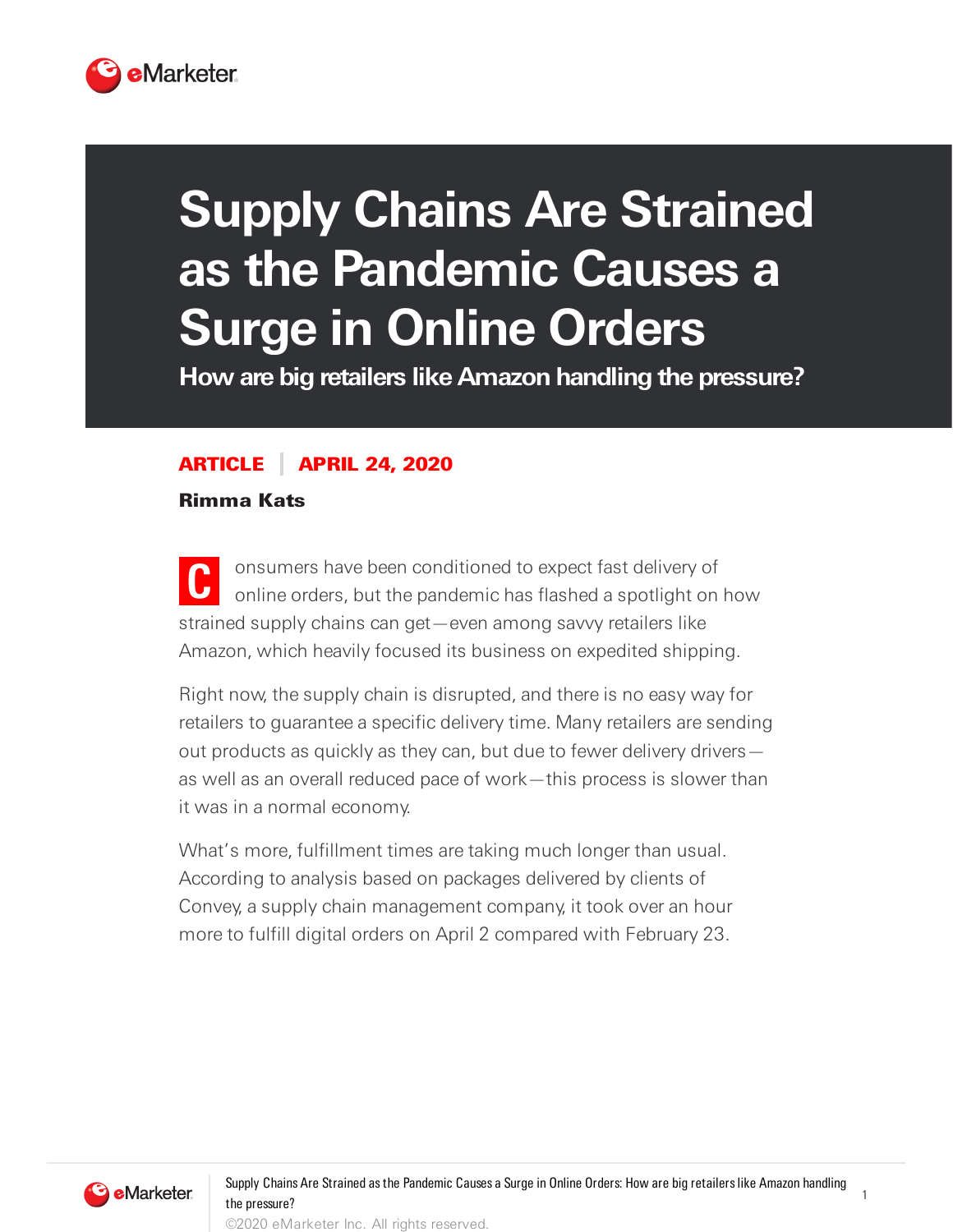**Change in Digital Order Fulfillment Time Since the Coronavirus Outbreak Among US Retailers, Feb 23-April 2, 2020** hours and % change



This will likely continue as more consumers turn to online shopping to get essential products while sheltering in place.

"The majority of delays aren't necessarily related to sellers––it's the delivery friction that's slowing things down," said James Thomson, a partner at Buy Box Experts and former business head of Amazon Services. "When the economy bounces back, which based on analyst predictions could be anywhere from weeks to months, we'll see that translate to delivery time.

"Unless a retailer has its own last-mile delivery capability, I don't see it being able to do much other than setting expectations with its customers that delivery times will be longer. Even a company like Amazon can't keep up—and it owns thousands of last-mile delivery trucks."

While Amazon has experienced delays in delivering orders within its normal one-day and two-day shipping windows, the ecommerce giant is "arguably doing more to fix the capacity constraint than any other retailer out there," Thomson said. Indeed, the company has said that it's planning to hire 100,000 new employees, many of whom will be handling last-mile delivery in key cities across the US.

The good news is that consumers are aware of delays and, for the most part, understand why they're happening. "To mitigate backlash from